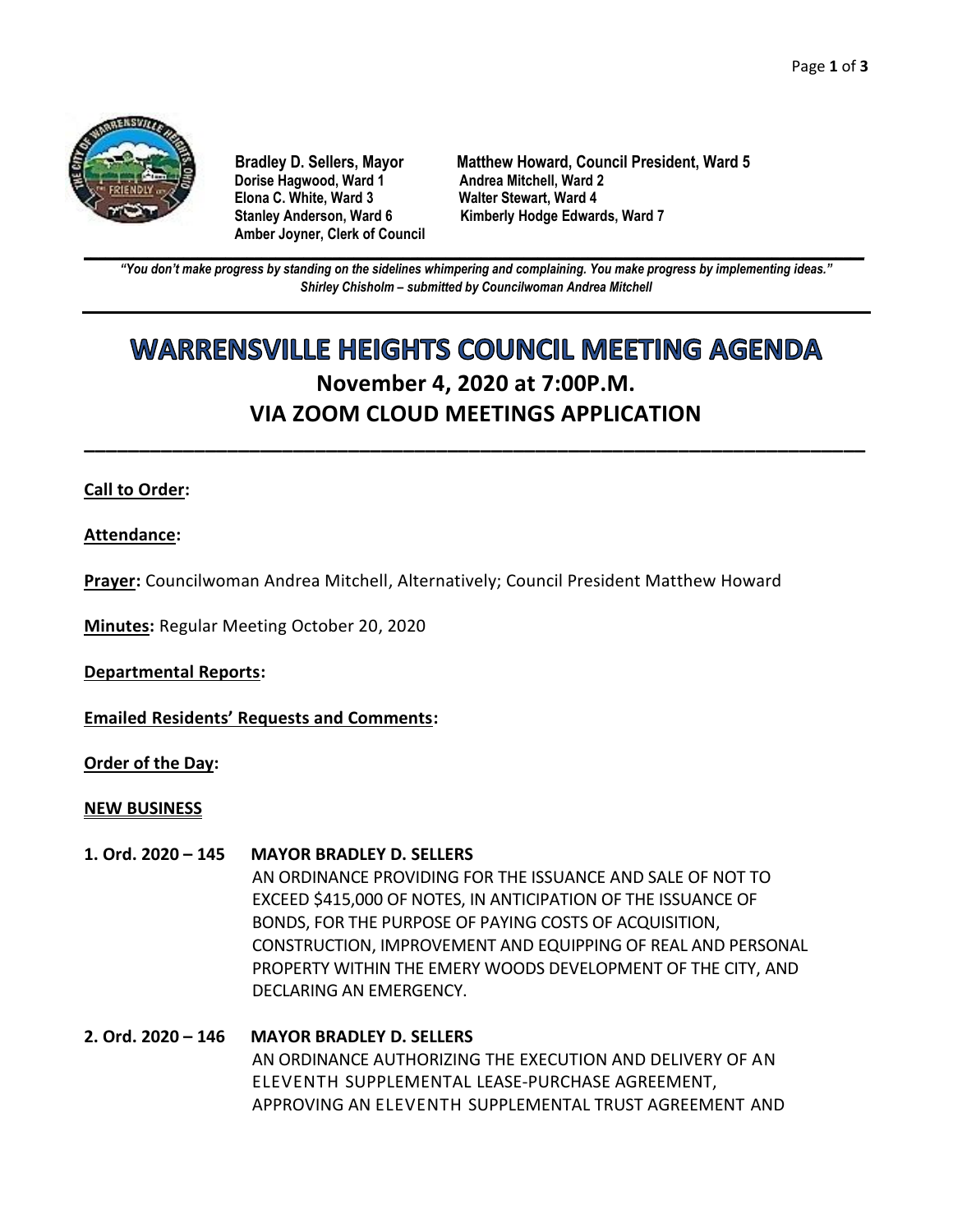AUTHORIZING THE EXECUTION, DELIVERY AND APPROVAL OF RELATED DOCUMENTS IN ORDER TO PROVIDE FOR THE PAYMENT OF ALL OR A PORTION OF THE BASE RENT PAYABLE UNDER THE LEASE-PURCHASE AGREEMENT, AS AMENDED BY THE FIRST, SECOND, THIRD, FOURTH, FIFTH, SIXTH, SEVENTH, EIGHTH, NINTH AND TENTH SUPPLEMENTAL LEASE PURCHASE AGREEMENT, APPROVING A RENEWAL TERM FOR SUCH LEASE-PURCHASE AGREEMENT AND PROVIDING FOR AND APPROVING THE ISSUANCE AND SALE OF 2020-1 CERTIFICATES OF PARTICIPATION, THE PROCEEDS OF WHICH WILL BE USED TO RETIRE THE PRINCIPAL AMOUNT OF THE OUTSTANDING 2019-1 CERTIFICATES OF PARTICIPATION AT MATURITY AND APPROVING OTHER RELATED MATTERS, AND DECLARING AN EMERGENCY.

## **3. Res. 2020 – 059 MAYOR BRADLEY D. SELLERS**

REQUESTING THE CUYAHOGA COUNTY FISCAL OFFICER CERTIFY THE TOTAL CURRENT TAX VALUATION OF A 1.00 MILL RENEWAL LEVY FOR THE PURPOSE OF PROVIDING STREET LIGHTING PURSUANT TO OHIO REVISED CODE CHAPTER 5705, AND DECLARING AN EMERGENCY.

## **ADD ONS**

**4. Res. 2020 – 060 MAYOR BRADLEY D. SELLERS** AUTHORIZING THE MAYOR TO TAKE ALL STEPS NECESSARY TO HAVE THE PROPERTY LOCATED AT 19700 MILES ROAD, WARRENSVILLE HEIGHTS, OHIO 44128 PPN 762-13-008 AND OWNED BY THE BOARD OF CUYAHOGA COUNTY COMMISSIONERS APPRAISED FOR VALUATION FOR MUNICIPAL, CIVIC AND ECONOMIC DEVELOPMENT PURPOSES, AND DECLARING AN EMERGENCY.

## **5. Res. 2020 – 061 MAYOR BRADLEY D. SELLERS**

AUTHORIZING THE ADMINISTRATION OF THE CITY OF WARRENSVILLE HEIGHTS TO DONATE TEN (10) SELF-CONTAINED BREATHING APPARATUS UNITS, CONSISTING OF BOTTLES AND HARNESSES, TO THE WARRENSVILLE HEIGHTS HIGH SCHOOL FIRE ACADEMY, AND DECLARING AN EMERGENCY.